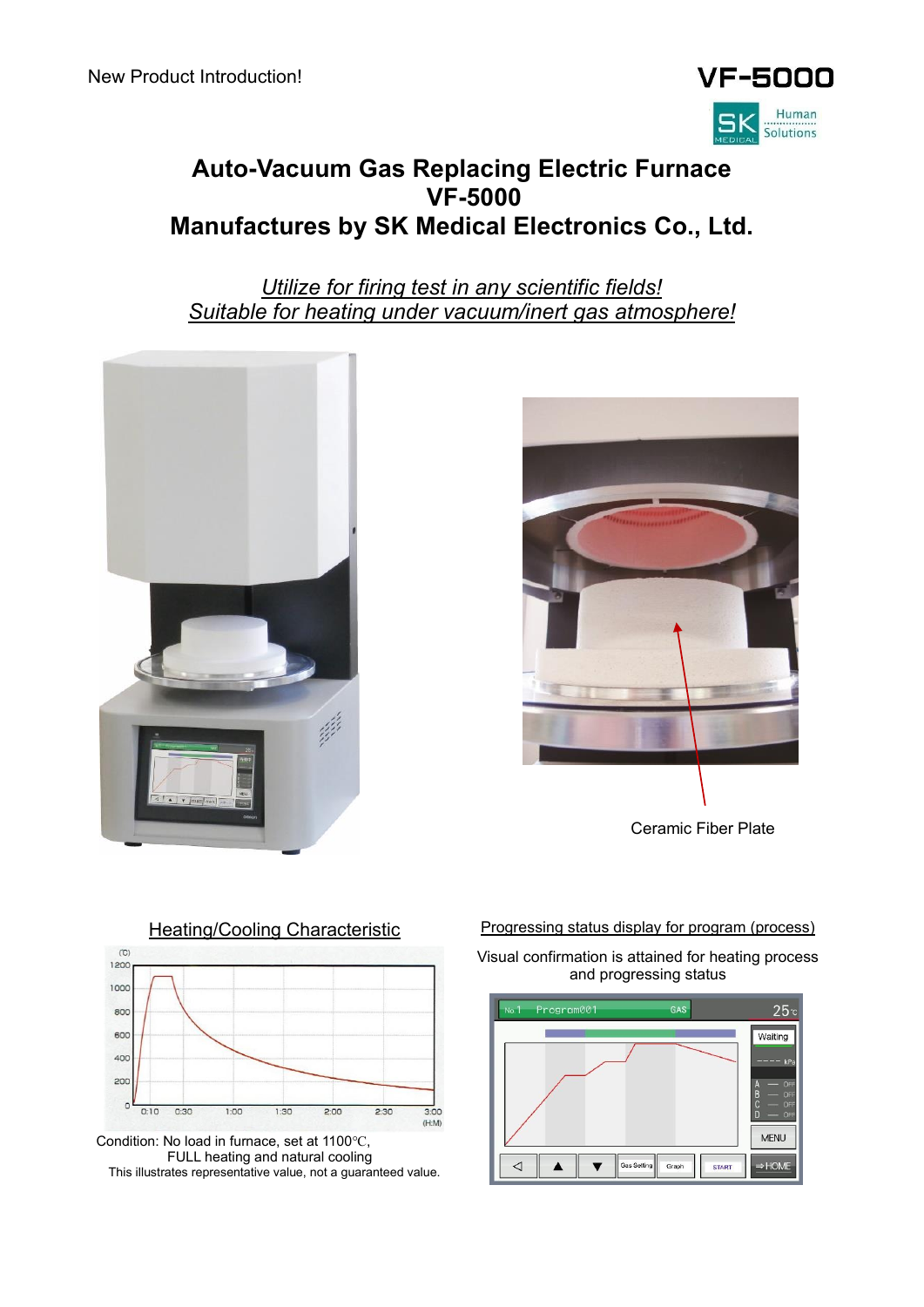# Features

# Furnace with excellent heat efficiency

Realized high heat efficiency, speedy heating and max. 1100 $\degree$ C reach, by one-unit molding embedded heater in ceramic fiber plate, which has excellent thermal insulation property.

### Auto-vacuum/Gas replacing function By achieving auto-programming control for vacuuming and gas supply, troublesome vacuum before heating, gas replacing and atmosphere during heating can be controlled. Only vacuum auto-operation and manual operation are also achievable.

#### Adopts large color touch panel Easy operation is attainable such as respective program input by adopting 7-inch color touch panel. Specific name can be defined as in inputted program. Visual confirmation is available as

graph display for progressing status of process. Data log function equipped in standard

Temperature data log at heating stage can be stored in USB memory (CSV file). Attainable program storing (backup) and reading via PC.

#### Safety design

Heater current is always monitored and detect over-current and/or disconnection. By isolated temperature monitoring element, heater current is directly shut down when abnormal high temperature occurs. Other functions are equipped, such as thermocouple disconnection, vacuum abnormality and furnace up/down part abnormality detection.

### **Hearth Up/Down function**

As furnace hearth part can be up/down moving, it can easily handle with the object to be heated. No need to attaching/detaching flanges as in tubular furnace. Especially when firing times are increased, workability is drastically improved.

Replacement/Flow gas exchange signal Relay contact point, 4 points At the time of gas replacement process in auto-running, contact point is ON at designated step. By using this signal, trigger signal as replacement gas exchange or ratio alteration timing can be executed.

### Connecting external vacuum gauge

The unit is usually operated only with built-in vacuum sensor. When vacuum rate is measured at high accuracy, external vacuum gauge can be connected at connecting port. *(External vacuum gauge and piping are optional.)*



|   | SP signal input connector | $^{\circ}$ | Gas introduction port  |
|---|---------------------------|------------|------------------------|
|   | (SP: Set point)           |            |                        |
|   | Connection port for       | (7)        | Air release inlet port |
|   | external vacuum gauge     |            |                        |
| З | Fuse for vacuum pump      | 3)         | Connection port for    |
|   |                           |            | vacuum pump            |
|   | Outlet for vacuum pump    | 9)         | Gas exhaustion outlet  |
|   | (AC230V)                  |            |                        |
| 5 | Timing signal output      | (10)       | Power cord (3m)        |

#### Structure (Rear) Matto-control function for vacuum/gas autoreplacement, heating atmosphere

- ⚫ Auto-control for vacuum before heating/gas replacing process
- ⚫ Auto-control for atmosphere during heating process (vacuum, gas flow)